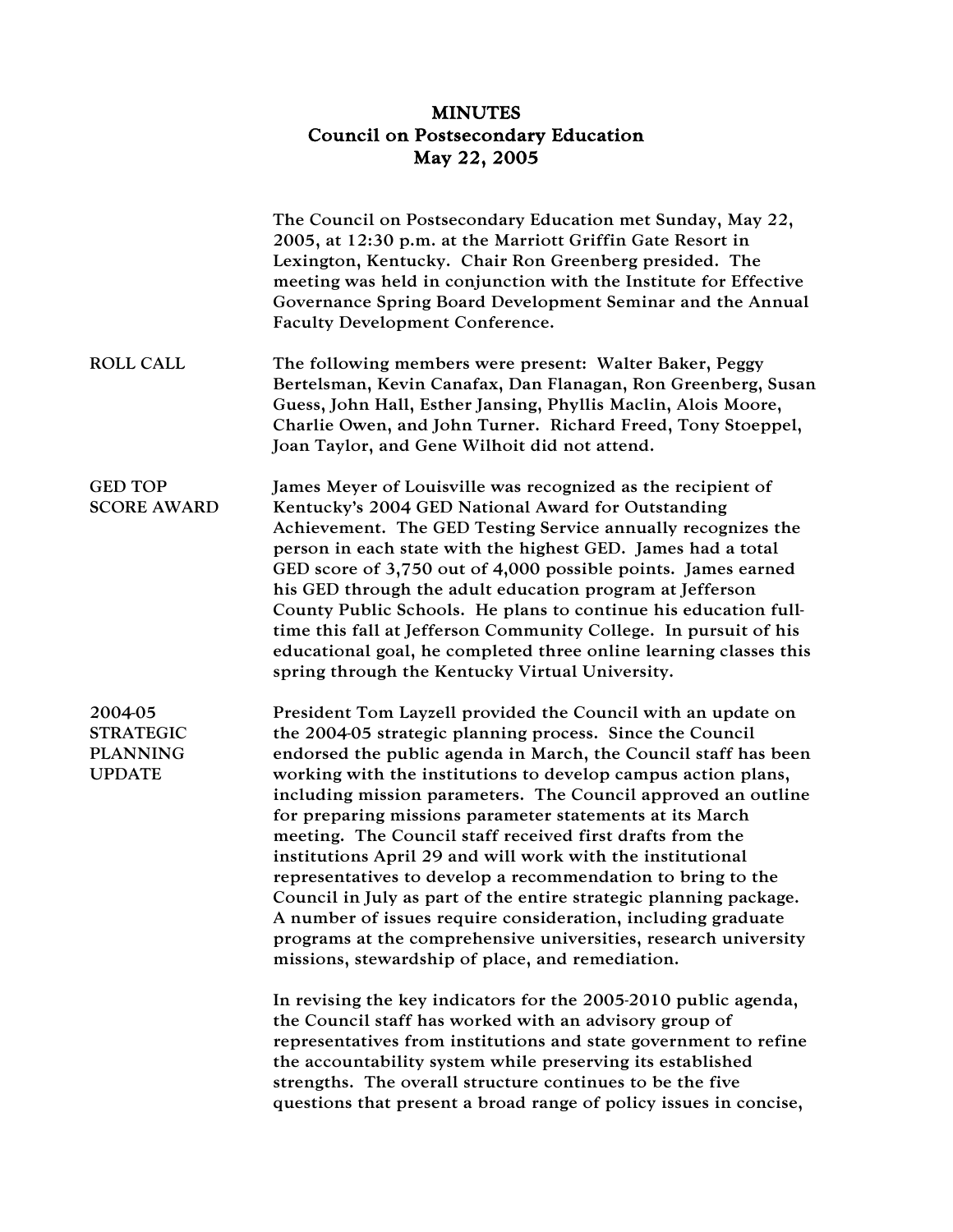everyday language. The major refinement of the structure is the tailoring of sets of indicators to mark progress first at the state level and then at the institutional level by type of institution. State-level indicators answer each of the five questions in the broadest sense, presenting the "big picture" outcomes of postsecondary education and ensuring the ability to compare Kentucky's progress to that of other states. Tailored sets of key indicators also have been developed for each question by institutional sector: research universities, comprehensive universities, KCTCS, independent institutions, and Kentucky Adult Education. These sets of sector-specific indicators better reflect the differing missions of the institutions as set out in House Bill 1. Further differentiation among institutions that recognizes the distinct role of each campus in the system will occur during the goal-setting process.

A new indicator has been designed to hold the system accountable for closing the achievement gap of underrepresented minority students. Because earning a degree is the ultimate measure of success in postsecondary education, the number of degrees conferred was selected for this measure.

The revised key indicators will be included as part of the strategic planning package that the Council will approve in July.

2005-06 PRIORITY INITIATIVES RECOMMENDATION: The staff recommends that the Council approve the 2005-06 priority initiatives as part of the Council's 2005-2010 action plan.

> Dr. Layzell said that the Council members have identified priority initiatives for the Council to undertake in 2005-06. These initiatives surfaced during the development of the Council's action plan, which will be approved in July as part of the strategic planning package. Work on the 2005-06 priority initiatives and the other elements of the Council's action plan will provide a strong foundation for continued growth and progress of the postsecondary and adult education systems. The initiatives are: (1) development of a statewide translational research, economic development, and commercialization policy; (2) funding for postsecondary education; (3) improved quality and accountability; (4) role of board members; and (5) communication with legislators.

Mr. Greenberg said these initiatives are outgrowths of the discussions of the public agenda and the Council policy groups. The Council members will serve on work groups to develop recommendations on the initiatives.

MOTION: Mr. Baker moved that the recommendation be approved. Mr. Canafax seconded the motion.

VOTE: The motion passed.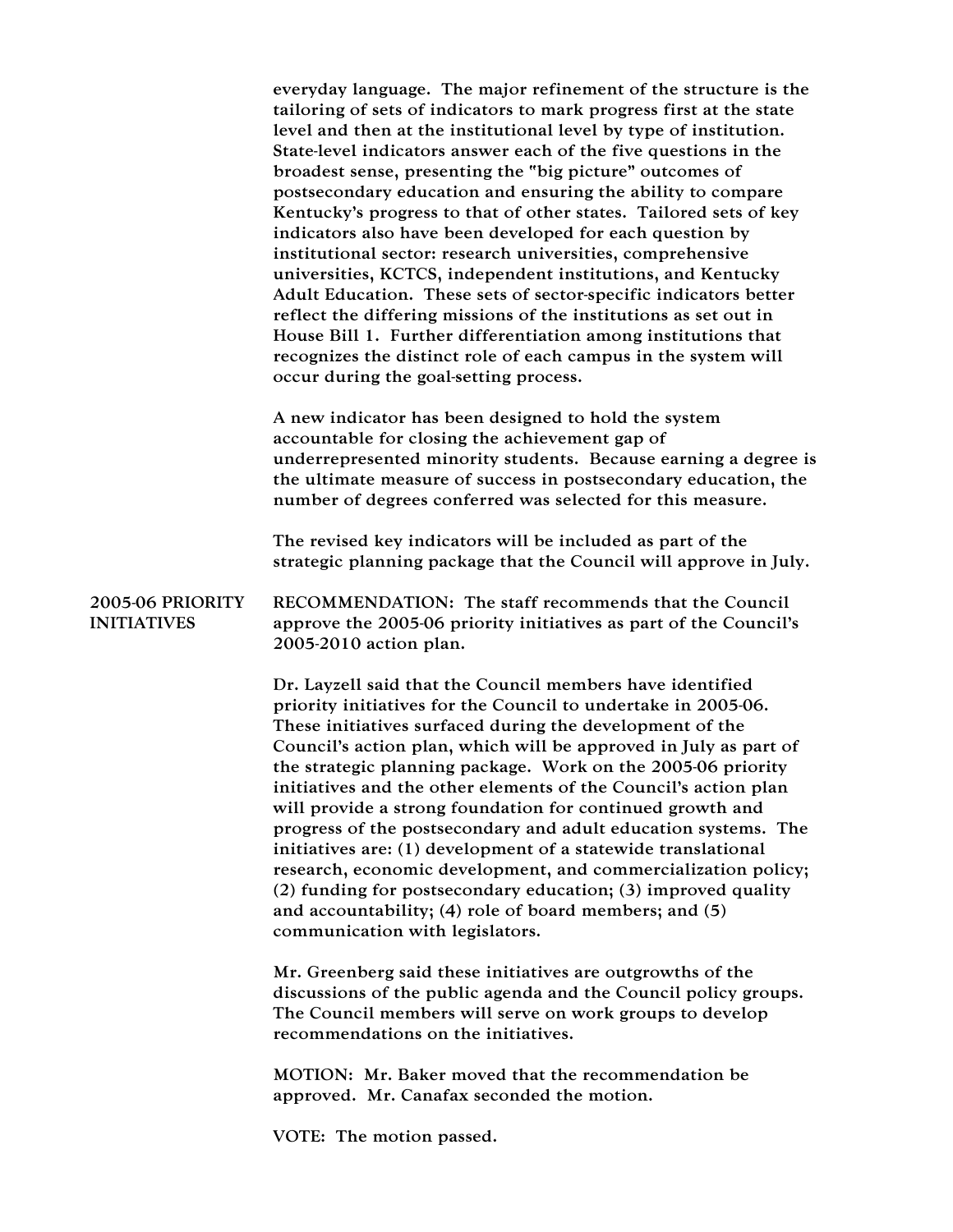| <b>BENCHMARK</b><br><b>SELECTIONS</b>                 | RECOMMENDATION: The staff recommends that the Council<br>approve the benchmark selections based on the process<br>developed by the Council staff and the revisions to the<br>benchmark selection criteria.                                                                                                                                                                                                                                                                                                                                                                                                     |
|-------------------------------------------------------|----------------------------------------------------------------------------------------------------------------------------------------------------------------------------------------------------------------------------------------------------------------------------------------------------------------------------------------------------------------------------------------------------------------------------------------------------------------------------------------------------------------------------------------------------------------------------------------------------------------|
|                                                       | Dr. Layzell said that agreement has been reached on the<br>benchmarks for the comprehensive universities and for KCTCS.<br>The benchmarks for UK and UofL are still under review, and the<br>staff expects to bring a recommendation to approve these<br>benchmarks at the July Council meeting. The benchmark<br>institutions have been selected based on revisions to the<br>benchmark funding model and predetermined selection criteria<br>and will provide a context for developing the funding<br>recommendation for operational funding levels and performance<br>measurement for the 2006-08 biennium. |
|                                                       | MOTION: Ms. Bertelsman moved that the recommendation be<br>approved. Ms. Jansing seconded the motion.                                                                                                                                                                                                                                                                                                                                                                                                                                                                                                          |
|                                                       | VOTE: The motion passed.                                                                                                                                                                                                                                                                                                                                                                                                                                                                                                                                                                                       |
| <b>UOFL REGIONAL</b><br><b>FORENSICS LAB</b>          | RECOMMENDATION: The staff recommends that the Council<br>approve the request of the University of Louisville to design and<br>renovate space in Burhans Hall to house a Regional Computer<br>Forensic Laboratory with \$2,968,400 of federal funds from the<br>U. S. Department of Justice.                                                                                                                                                                                                                                                                                                                    |
|                                                       | Dr. Layzell said that, because of its schedule, the Capital Projects<br>and Bond Oversight Committee has approved this project<br>contingent on the Council's approval.                                                                                                                                                                                                                                                                                                                                                                                                                                        |
|                                                       | MOTION: Ms. Guess moved that the project be approved. Mr.<br>Owen seconded the motion.                                                                                                                                                                                                                                                                                                                                                                                                                                                                                                                         |
|                                                       | VOTE: The motion passed.                                                                                                                                                                                                                                                                                                                                                                                                                                                                                                                                                                                       |
| 2006-12 CAPITAL<br><b>IMPROVEMENTS</b><br><b>PLAN</b> | RECOMMENDATION: The staff recommends that the Council<br>ratify the action of the Executive Committee approving the<br>Council's 2006-12 Capital Improvements Plan submitted to the<br>Capital Planning Advisory Board April 15, 2005.                                                                                                                                                                                                                                                                                                                                                                         |
|                                                       | Dr. Layzell said that at the March meeting the Council delegated<br>approval authority to the Executive Committee in order to meet<br>the April 15 deadline.                                                                                                                                                                                                                                                                                                                                                                                                                                                   |
|                                                       | MOTION: Ms. Guess moved that the recommendation be<br>approved. Ms. Bertelsman seconded the motion.                                                                                                                                                                                                                                                                                                                                                                                                                                                                                                            |
| <b>LEASE AUDIT</b><br><b>MODEL</b>                    | VOTE: The motion passed.<br>Dr. Layzell said that in response to an August 2004 request from<br>the Capital Projects and Bond Oversight Committee, the Council                                                                                                                                                                                                                                                                                                                                                                                                                                                 |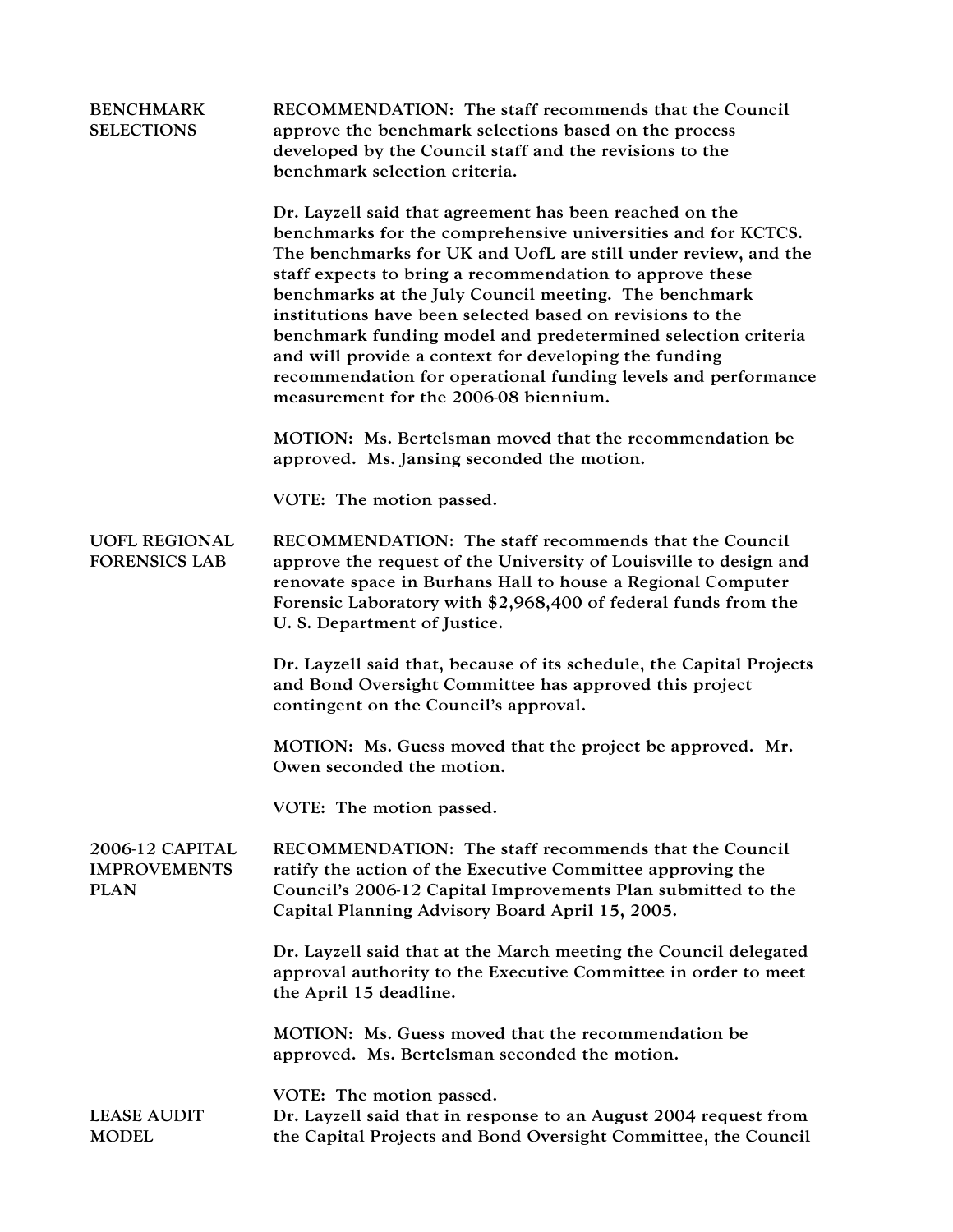staff asked the Auditor of Public Accounts to develop a model to demonstrate institutional compliance with Kentucky's laws regarding the lease of real property (KRS 56.800 to 56.823). The policy is similar to and consistent with the general approach of all state government agencies and establishes a minimum standard for external auditors to conduct an audit of an institution's compliance with Kentucky's lease laws. The policy will take effect immediately; the first audit will be conducted for FY 2005-06 and will be reported to the Council in September 2006. The Council will be responsible for collecting the audit reports and forwarding copies to the executive and legislative branches of government, including the Capital Projects and Bond Oversight Committee. The Council staff discussed the policy with institutional and government officials and all agree that the policy is reasonable and satisfies the requirements of the statute.

CEO REPORT Mr. Baker reported that the Committee on Equal Opportunities has agreed to delay the development of a new equal opportunities plan until the Office of Civil Rights provides formal notice of the Commonwealth's status under Title IV of the Civil Rights Act of 1964. He said that the CEO is in discussions about who they serve – African Americans or all minorities in Kentucky. Other CEO activities were included in the report in the agenda book.

KY GED INITIATIVE: GO, EARN, DO – GED Amazon.com recently presented Governor Ernie Fletcher with a \$100,000 check to fund Go, Earn, Do – GED, a public-private educational partnership that includes Kentucky Adult Education, Amazon.com, Team Taylor County, and the Office of Employment and Training. The initiative seeks to significantly increase the number of GED graduates over a two-year period in the 20-county area that makes up the labor pool for the Amazon.com Fulfillment Center in Campbellsville and many other Kentucky businesses. Amazon.com, which requires the minimum of a GED for employees, will provide up to \$40 for a GED test fee reimbursement and an Amazon.com gift card to GED graduates who are residents of the 20-county area. Those interested in Amazon.com employment will have the opportunity to register with the Office of Employment and Training, which helps place Amazon.com employees. Kentucky Adult Education is hoping to forge other business partnerships to increase the number of GED graduates.

P-16 COUNCIL UPDATE A report on the activities of the P-16 Council was included in the agenda book.

**COMMISSIONER** OF ED REPORT A report from Commissioner Wilhoit regarding the work of the Kentucky Board of Education was included in the agenda book. **RECIPROCITY AGREEMENTS** RECOMMENDATION: The staff recommends that the Council approve tuition reciprocity agreements with Indiana, Illinois, Ohio, Tennessee, and West Virginia.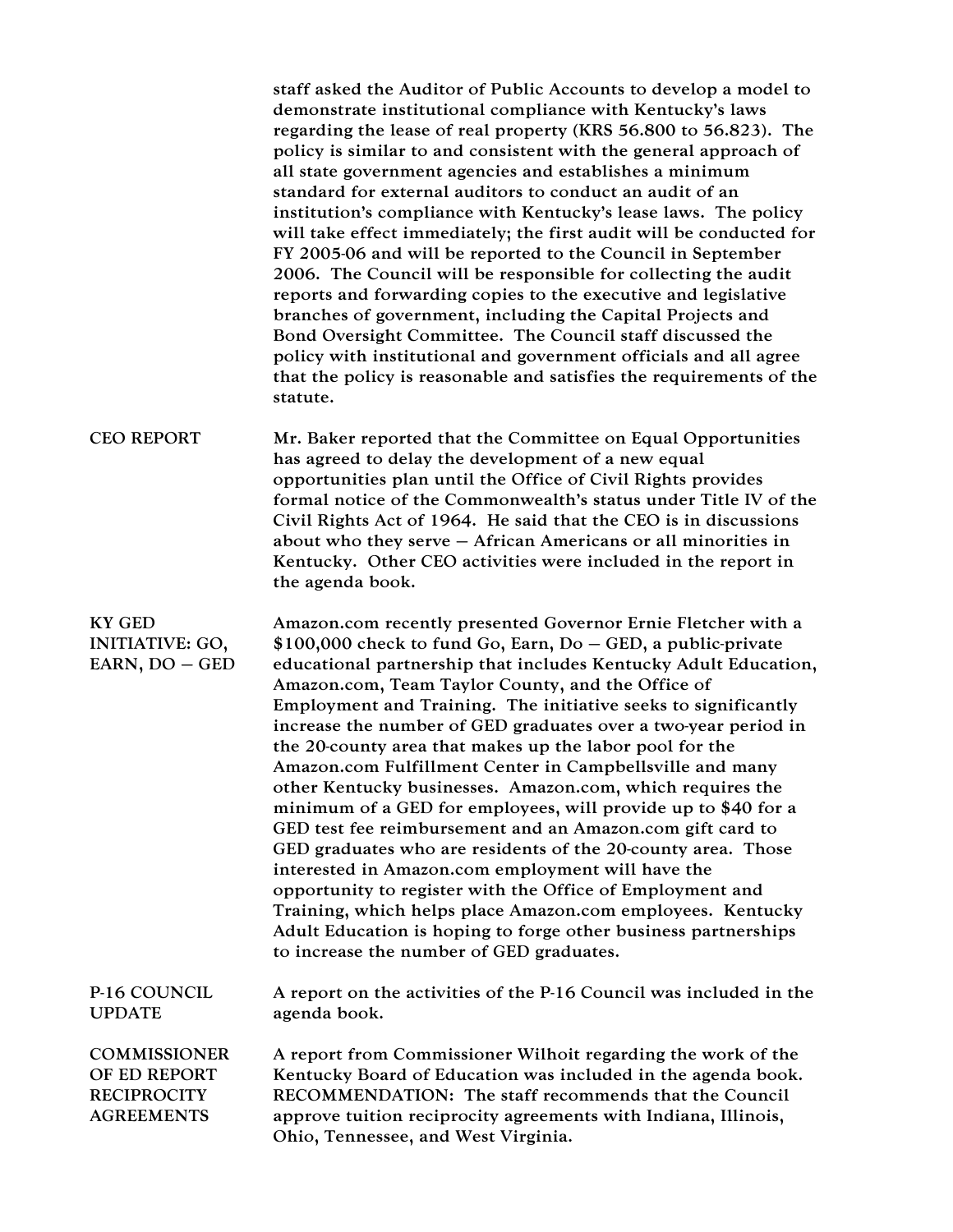Dr. Layzell said that these agreements were renegotiated to comply with policies adopted by the Council at its January meeting to achieve relative balance between participating states with regard to the number of students participating in the agreement in each state and the financial costs of the agreement. He said that the Council normally approves reciprocity agreements for four years, but these are two-year agreements that could be cancelled at the end of one year by either state. Due to the affordability study underway, he anticipates the development of recommendations related to nonresident students that may determine whether these reciprocity agreements are continued in their current form. MOTION: Ms. Jansing moved that the recommendation be approved. Ms. Guess seconded the motion. VOTE: The motion passed. 2005-06 TUITION AND FEES RECOMMENDATION: The staff recommends that the Council approve (1) tuition and required fees for FY 2005-06 and (2) the process for approving tuition and required fees for FY 2006-08. Dr. Layzell said that all of the governing boards have approved the tuition rates with the exception of the University of Louisville. That board meets June 2 so the approval of the UofL rates is contingent upon the approval of their board. Approximately \$24 million, or 16 percent, of the projected increase will be used for student financial aid. Of this amount, \$5 million is to be used for need-based aid and \$19.6 million for merit-based aid. The Council will develop a new process for approving tuition and fees beginning with the 2006-07 academic year. The new policy will require KCTCS and the public universities to submit proposed rates for tuition and fees to the Council for action on a schedule set by the Council. The schedule shall provide adequate time for public comment, student notification, and planning. The process, to be in place by October 2005, will ensure that adequate justification exists for proposed rates of tuition and required fees based on affordability, fiscal responsibility, institutional missions, and other appropriate measures. The Council also will establish procedures to review and approve rates for tuition and fees for any modifications in the rates if the need arises. MOTION: Ms. Moore moved that the recommendation be approved. Ms. Jansing seconded the motion.

Ms. Bertelsman asked that the Council provide a method for the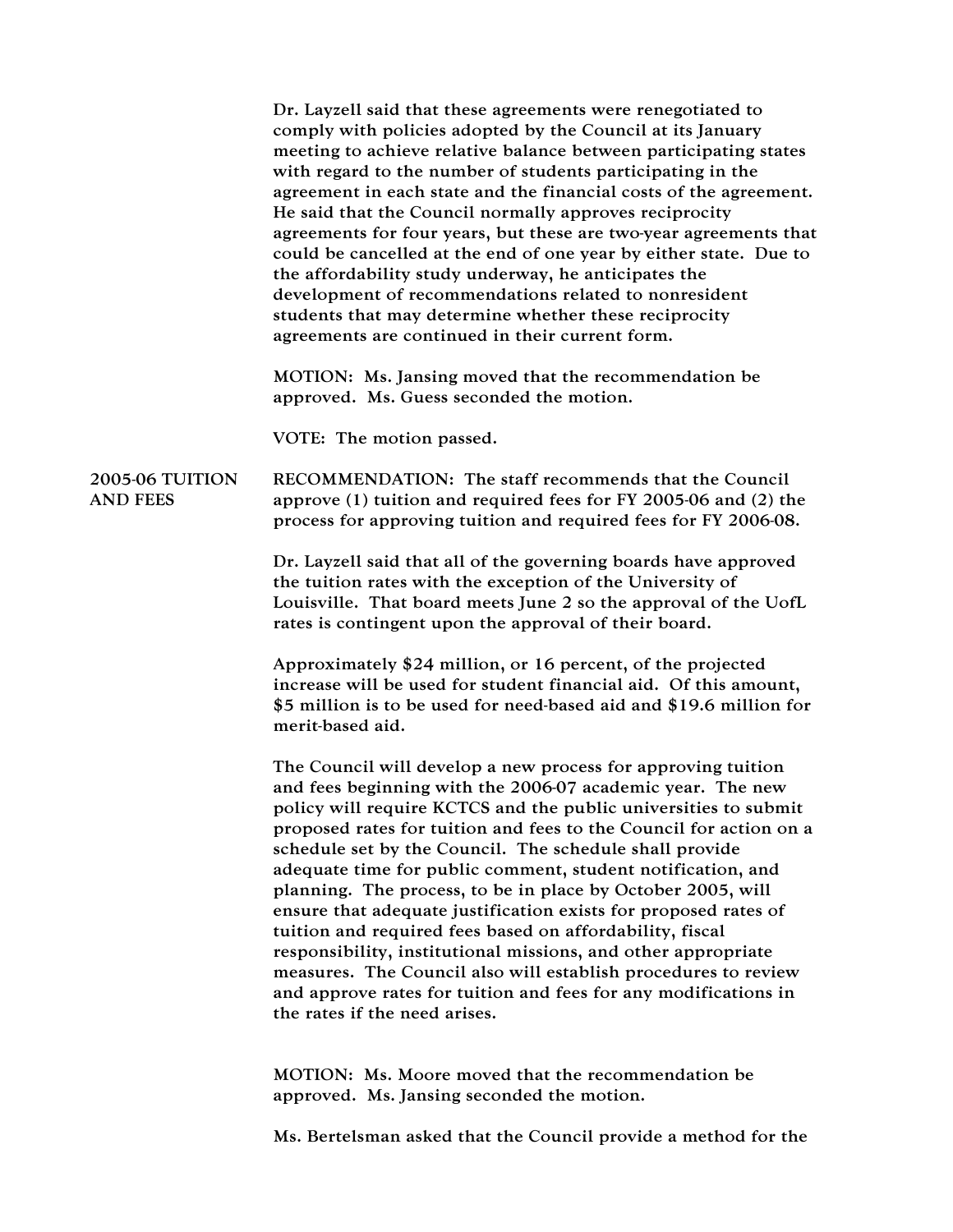institutions to report the success of the process and to determine if modifications are needed for the next biennium.

Mr. Canafax expressed concern about the tuition rate increases. In light of the fact that this Council is looking further at the funding model and subsequent action around the affordability study, it is important for the Council as a body to work more cooperatively with the institutions to keep the best interest of the residents of the Commonwealth in mind and ensure that they can afford to attend the public institutions in the state.

Ms. Guess pointed out that Eastern Kentucky University has the largest rate increase and asked President Glasser where tuition funds will be directed after the first year, in particular the money designated for need- and merit-based financial aid.

President Glasser said that EKU is very sensitive to the fact that a significant part of the new revenue base is directed to need-based aid. She said that it is possible that a portion of these funds will be redirected to other needs after the first year of the biennium, possibly deferred maintenance in order to maintain a safe learning environment, contingency funds, need-based aid, and salary increases.

Ms. Bertelsman suggested that each institution maintain a contingency fund to meet unanticipated maintenance expenses.

Mr. Greenberg said that even with these tuition increases Kentucky as a state is extremely affordable and the individual institutions are for the most part at or below the median of affordability compared to their benchmark institutions. For the regional universities, the range of tuition is within \$1,000.

Mr. Owen said that Kentucky generally has had low-cost, affordable education and the Council is determined to keep it that way. When the legislature and the Governor did not fund postsecondary education in a continuing way, the presidents felt there was a need for tuition increases which was not counter to their goal to increase quality at Kentucky's universities. He said this balancing act really has to be looked at carefully by the institutions and by the Council to determine if Kentucky institutions are becoming unaffordable or are reducing quality. He said that in order to discuss funding adequacy at the institutions, the Council must look at more measures of accountability for the universities.

Mr. Flanagan said that the Council should move more toward its responsibility of being in charge of tuition for all of the people of Kentucky.

Ms. Guess asked that the Council act on the tuition and required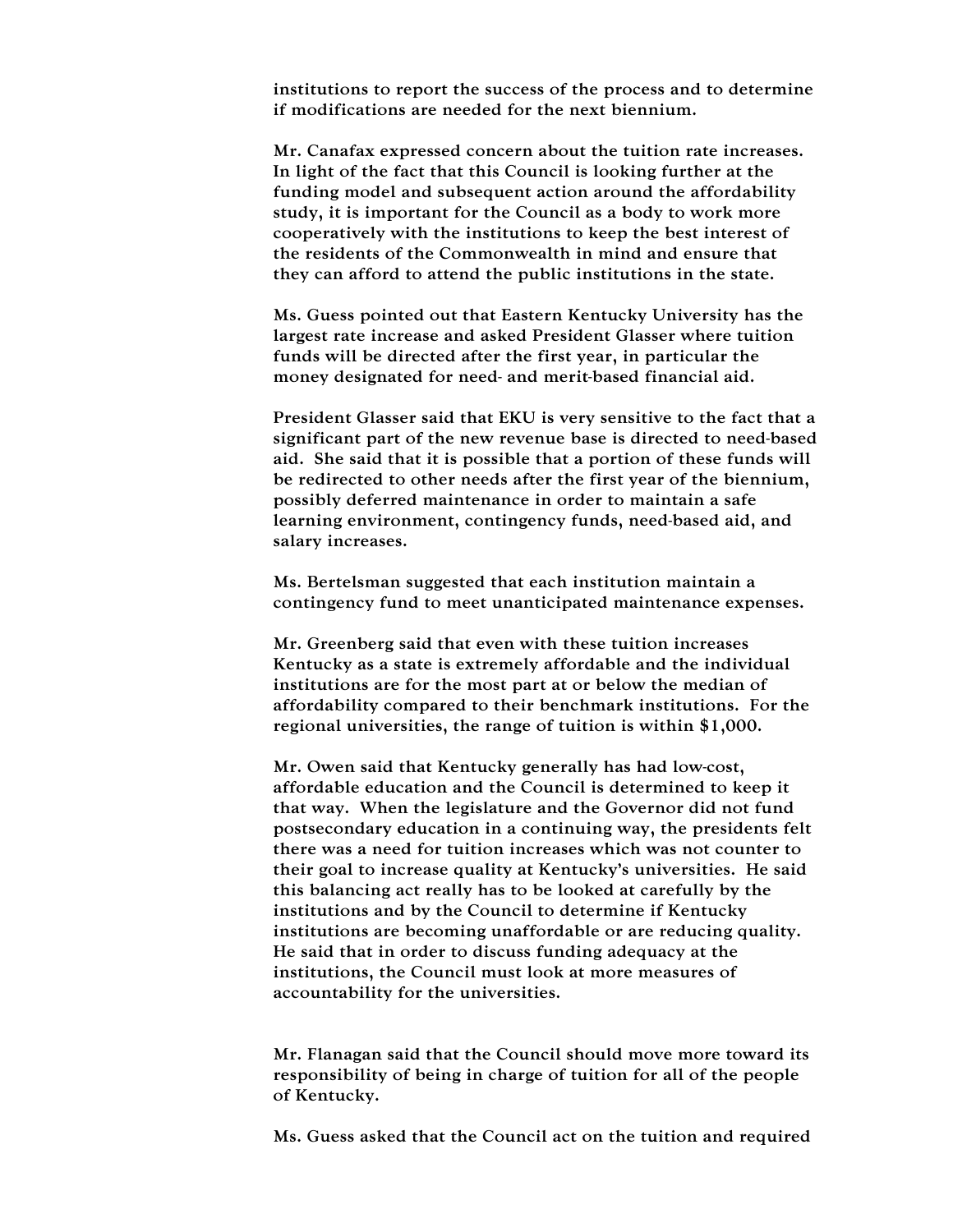fees for FY 2005-06 and the process of approving tuition and required fees for FY 2006-08 in two separate motions. There was no objection to acting in this manner.

VOTE ON TUITION AND REQUIRED FEES FOR FY 2005-06: The motion passed with Ms. Guess voting no.

VOTE ON THE PROCESS OF APPROVING TUITION AND REQUIRED FEES FOR FY 2006-08: The motion passed.

NEW PROGRAM REPORT A report on new programs was included in the agenda book. From spring 2002 to fall 2004, Kentucky's public institutions have implemented 48 new programs – 29 at the universities and 19 at KCTCS. These include 11 in health-related fields, 10 in business, 10 in liberal arts and social sciences, six in technology, three in computer and information technology, three in education, and two in mathematics and science. An additional three programs provide opportunities in agricultural production, culinary arts, and corrections. A comprehensive report of new programs approved since streamlining the program approval process in 1999 and benefits resulting from program closures and alterations during the academic program productivity review begun in 2000 will be presented to the Council in fall 2005.

| <b>MOSU</b><br><b>ENDOWMENT</b><br><b>MATCH PROGRAM</b><br><b>APPLIED</b><br><b>RESEARCH</b><br><b>REQUEST</b> | At the March meeting the Council delegated to the Executive<br>Committee approval authority for applied research programs<br>pursuant to the new endowment match program guidelines to<br>accommodate timely distribution of funds. At its April 12<br>meeting, the Executive Committee approved a proposal<br>submitted by Morehead State University for conducting applied<br>research within the university's creative arts program. This<br>information was provided to the Council for information only. |
|----------------------------------------------------------------------------------------------------------------|---------------------------------------------------------------------------------------------------------------------------------------------------------------------------------------------------------------------------------------------------------------------------------------------------------------------------------------------------------------------------------------------------------------------------------------------------------------------------------------------------------------|
| <b>COMMITTEE</b><br><b>APPOINTMENTS</b>                                                                        | Mr. Greenberg reappointed Ms. Bertelsman and Ms. Taylor to the<br>Executive Committee. The new faculty representative will fill<br>Mr. Freed's spot on the Executive Committee. The terms for Ms.<br>Bertelsman and Mr. Freed on the P-16 Council expire June 30, so<br>he appointed Phyllis Maclin and the new faculty representative<br>to replace them. He thanked Ms. Bertelsman and Mr. Freed for<br>their service on the P-16 Council.                                                                  |
| <b>NEXT MEETING</b>                                                                                            | The next Council meeting is July 18. A Council retreat will be<br>scheduled in late June or early July.                                                                                                                                                                                                                                                                                                                                                                                                       |
|                                                                                                                | Mr. Greenberg thanked Governor Fletcher for actively engaging<br>the Council in dialogue with him during the last few weeks and<br>said that the Council members look forward to working with the<br>Governor on the priority initiatives and the new public agenda<br>over the next several months.                                                                                                                                                                                                          |